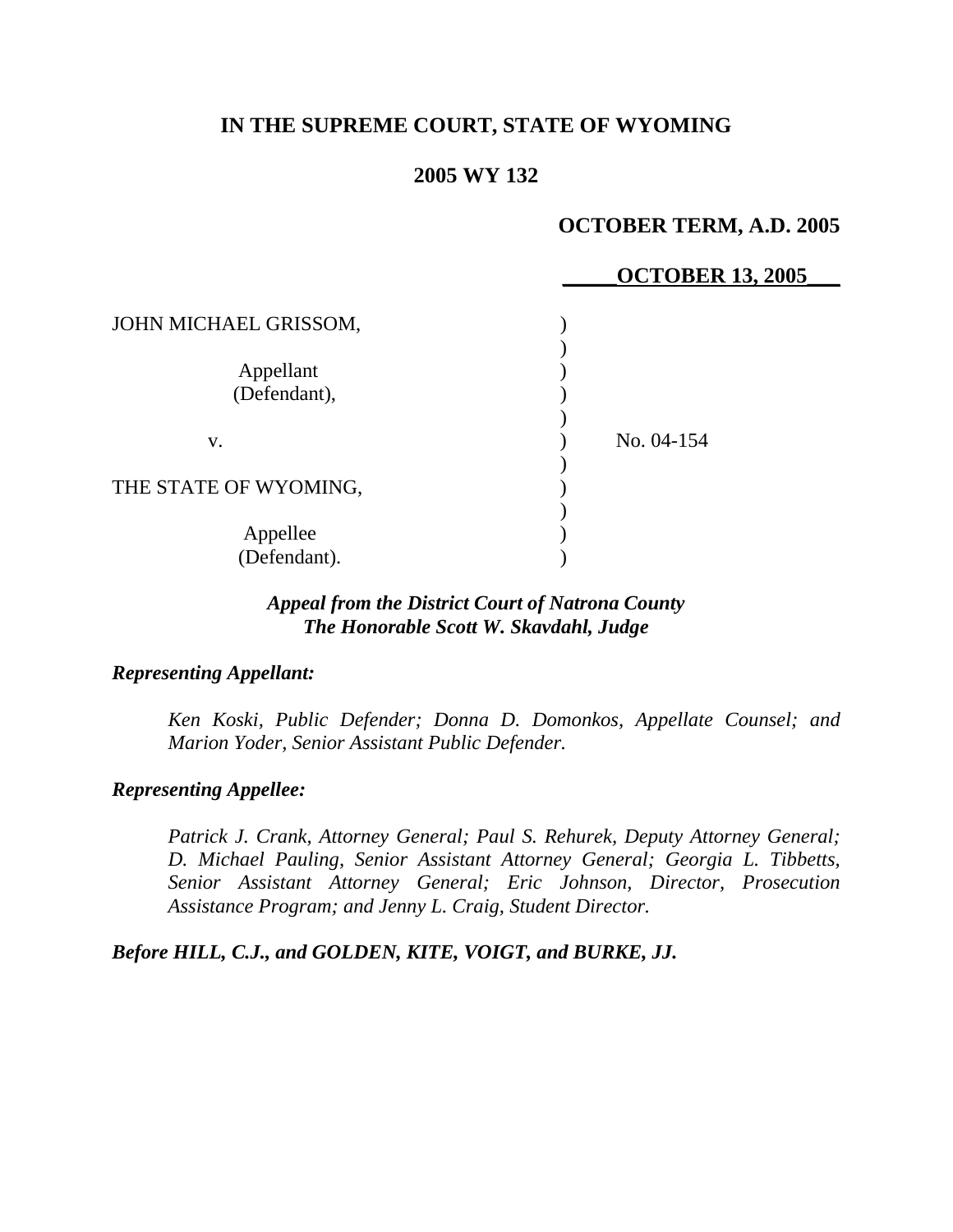# **VOIGT, Justice.**

[¶1] In February 2004, a Natrona County jury found John Michael Grissom (the appellant) guilty of three crimes: possession of methamphetamine (a misdemeanor); possession of marijuana (a misdemeanor); and possession of methamphetamine with the intent to deliver (a felony). The appellant now appeals those convictions, claiming that his trial counsel were ineffective because they did not file a suppression motion and that the evidence received at trial was insufficient to prove that he intended to deliver the methamphetamine in his possession. We affirm.

### **ISSUES**

 1. Whether the appellant's trial counsel were ineffective because they did not file a motion to suppress the evidence seized from the appellant's person?

 2. Whether the appellant's trial counsel were ineffective because they did not file a motion to suppress the appellant's statements to law enforcement?

3. Whether the evidence was sufficient to prove that the appellant intended to deliver the methamphetamine in his possession?

### **FACTS**

[¶2] On September 19, 2003, Stephanie Syverson (Syverson) "attempted to run over an officer" (presumably a law enforcement officer) near the Eastridge Mall in Casper and was therefore "wanted for allegations of committing a felony . . .." An employee at a local hotel informed the police later that day that a vehicle matching the description of Syverson's vehicle was parked at the hotel, and that the employee had observed a female enter the vehicle and then return to a particular hotel room. Casper police officer Roger Burns was dispatched to the hotel at about 3:00 or 3:30 p.m., where he verified with the front desk that the hotel room at issue was indeed registered to Syverson. Casper police officer Toby Buhler also arrived at the hotel and observed the subject vehicle in the hotel parking lot.

[¶3] The ground-floor hotel room registered to Syverson had both a door that opened into the hotel and a door that opened into the hotel parking lot. The officers decided that Officer Buhler would enter the hotel and watch the door that opened into the hotel "so nobody . . . would leave and so no one attempted to make contact from the outside" and that Officer Burns would exit the hotel and watch the door that opened into the hotel parking lot.

[¶4] Officer Buhler, who was familiar with Syverson from previous contacts, entered the hotel and spotted Syverson ahead of him in the hallway relatively close to her room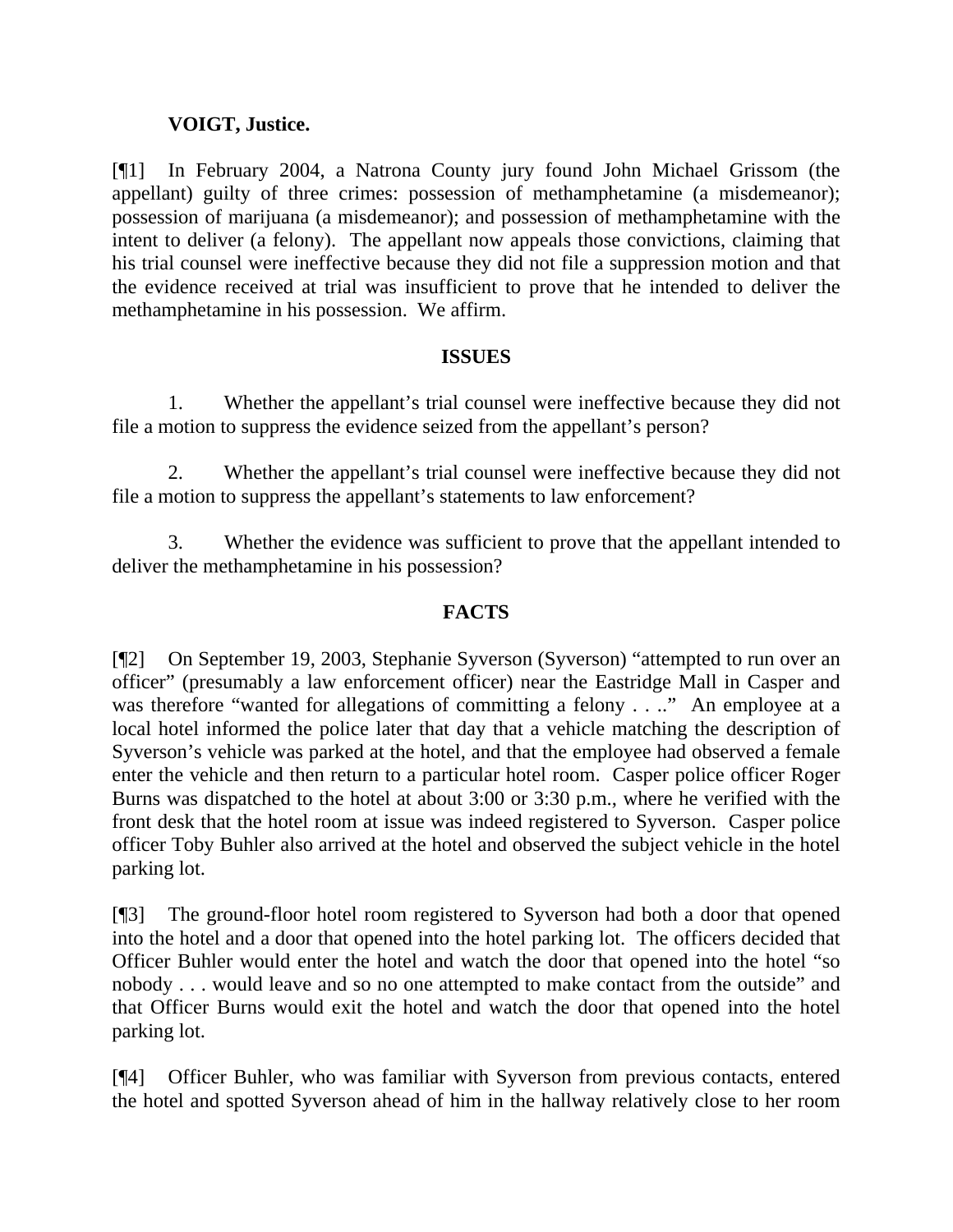door. Syverson turned and looked back, but the officer "played dumb" by staring into the hotel's office windows because he was worried that Syverson would dash into her room, shut the door, and thereby complicate the officer's objectives. Syverson went two or three more steps and entered her hotel room. Officer Buhler waited in the alcove of the hotel room adjacent to Syverson's room, suspecting that she would look through her door's "spy hole" to see whether the officer passed by her room and continued down the hallway, or instead came to her door. The officer figured that Syverson's curiosity would overcome her and she would ultimately open the door and look for the officer.

[¶5] Syverson eventually opened her door, looked down the hallway, and Officer Buhler "rushed her." Syverson tried to run back into her hotel room and slam the door, but the officer wedged his feet between the door and the door frame and attempted to push and squeeze his way into the hotel room. As he was struggling to keep the door open, Officer Buhler saw Syverson on the opposite side of the door (nearly horizontal in her attempt to push the door closed), another female sitting on a bed, and the appellant in the back of the room. As soon as the appellant saw the officer coming through the door, the appellant exhibited a "look of fear in his face," grabbed something that was on a table, and ran out the room's other door into the hotel parking lot. At some point, Syverson relented and backed away from the room's interior door.<sup>[1](#page-2-0)</sup>

[¶6] Meanwhile, Officer Burns was conferring with Casper police sergeant Chris Hadlock outside the hotel room when the appellant suddenly ran out of the room, saw the officers, and ran the opposite direction. Officer Burns pursued the appellant, who stopped approximately fifty to one-hundred feet from the hotel room and put his hands up in the air. The officer "took [the appellant] down to the ground so he didn't take off running on [the officer] or have a chance to fight with [the officer] . . .." Upon observing a sheathed eight-inch hunting knife attached to the belt on the appellant's hip, Officer Burns handcuffed him for safety reasons and proceeded to pat him down for additional weapons. The officer wanted to find out who the appellant was, why he ran, and whether he was the subject of any outstanding arrest warrants. When Officer Burns asked the appellant for his name and identification, the appellant was cooperative, provided his name, and indicated that his identification was in his wallet. The officer ultimately arrested the appellant because he was the subject of an outstanding arrest warrant.

[¶7] When he was arrested, the appellant was wearing a fanny pack around his waist. The following items were, at some point, seized from the fanny pack and/or the appellant's person: (1) a small digital scale containing a white powder residue Officer Burns suspected was methamphetamine; (2) eight small baggies with a white powder residue that a forensic chemist later testified was methamphetamine; (3) two small baggies, each with a substance containing tetrahydrocannabinol (the active ingredient in marijuana); (4) a small plastic container with methamphetamine residue; (5) a spoon

<span id="page-2-0"></span> <sup>1</sup> Officer Buhler testified that he did not have a warrant to enter into the room.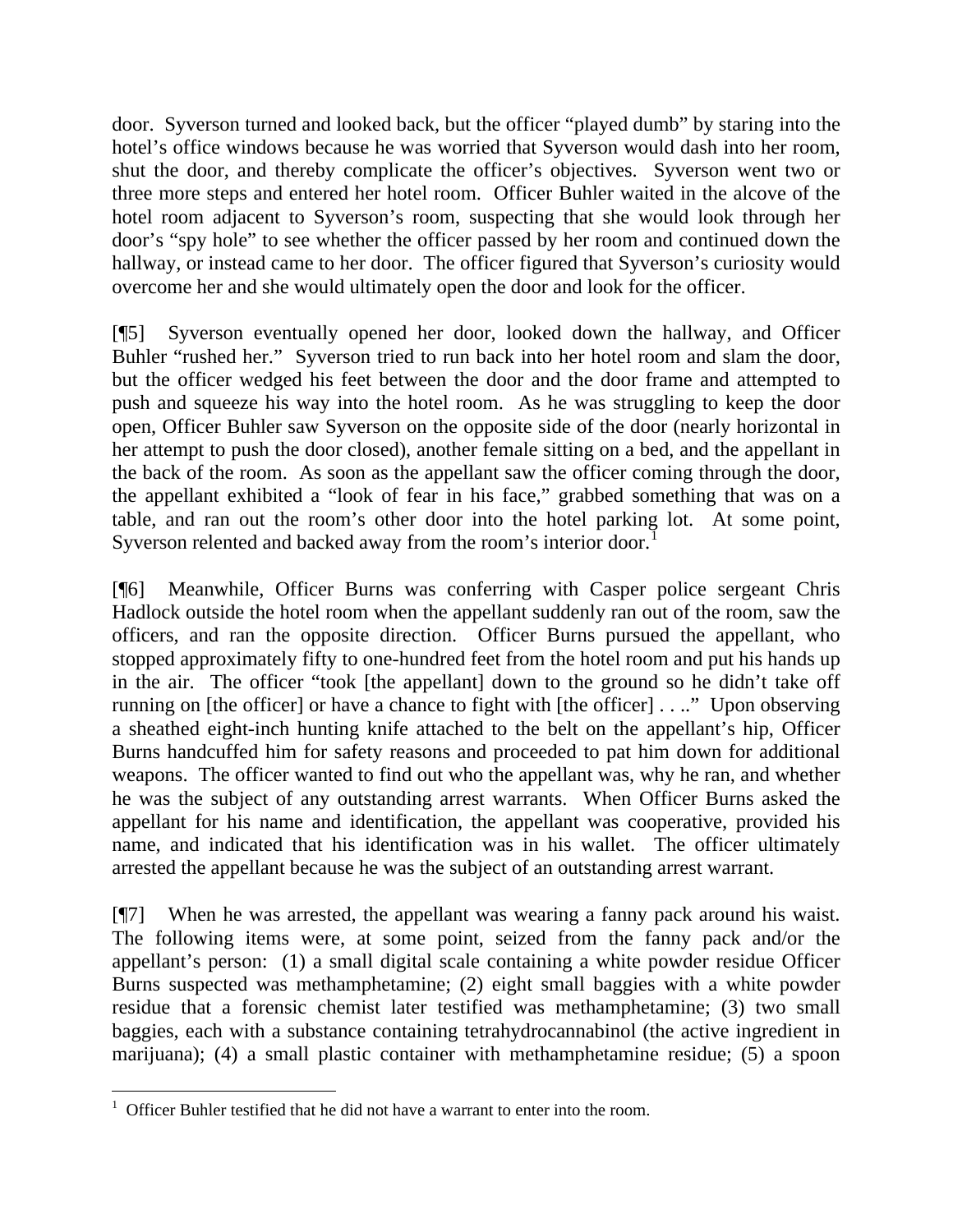containing methamphetamine residue; (6) five empty syringes; (7) two razor blades; (8) a glass methamphetamine pipe, and a brass marijuana pipe; (9) various other baggies, some of which baggies appeared to contain an unidentified residue and 112 of which baggies appeared to be unused; (10) an address book and a phone number book; (11) business cards and numerous pieces of paper in a small notebook; and (12) a cell phone. A forensic chemist testified that the total weight of the substances that contained methamphetamine was 1.39 grams.

[¶8] Officer Burns placed the appellant in the back seat of a patrol vehicle, whereupon the appellant indicated that he wanted to talk to DCI (the Wyoming Division of Criminal Investigation). A call was placed to DCI and Natrona County deputy sheriff Keith Wilhelm (who was at that time assigned to DCI's drug task force) arrived at the scene shortly thereafter. Deputy Wilhelm located the appellant in Officer Burns' patrol vehicle and read him his *Miranda* rights. According to Deputy Wilhelm, the appellant indicated that he understood his rights and that he wanted to waive those rights and make a statement. The appellant then stated: (1) that he had purchased two grams of methamphetamine "about an hour" before the police arrived at the hotel; (2) that he was very familiar with Syverson;<sup>[2](#page-3-0)</sup> (3) that he knew she was staying in the hotel room; (4) that he went there to "get high, to party;" (5) that he had been in the hotel room for fifteen minutes before the police arrived; and (6) that he had already arranged to purchase a quarter-ounce of methamphetamine later that afternoon and trade it to another individual.

[¶9] The appellant was charged with: (1) possession of methamphetamine with the intent to deliver, a felony in violation of Wyo. Stat. Ann. § 35-7-1031(a)(i) (LexisNexis 2003); (2) possession of methamphetamine, a misdemeanor in violation of Wyo. Stat. Ann. § 35-7-1031(c)(i); and (3) possession of marijuana, a misdemeanor in violation of Wyo. Stat. Ann. § 35-7-1031(c)(i). On February 19, 2004, a Natrona County jury found the appellant guilty of all three charges. The district court sentenced the appellant to imprisonment for eight to twelve years for the felony conviction and also imposed sentences for the misdemeanor convictions. The appellant now appeals from the district court's judgment and sentence.

### **DISCUSSION**

### *Ineffective Assistance of Counsel*

[¶10] Two public defenders represented the appellant at trial. On appeal, the appellant asserts that his trial counsel were ineffective because they did not file a motion to

<span id="page-3-0"></span> $2$  About two weeks prior to this incident, the appellant offered to serve as a confidential informant for Deputy Wilhelm. The appellant attempted to set up drug buys with several individuals, including Syverson; however, after two or three days, the appellant failed to keep in contact with or meet Deputy Wilhelm and the officer terminated the appellant as a confidential informant.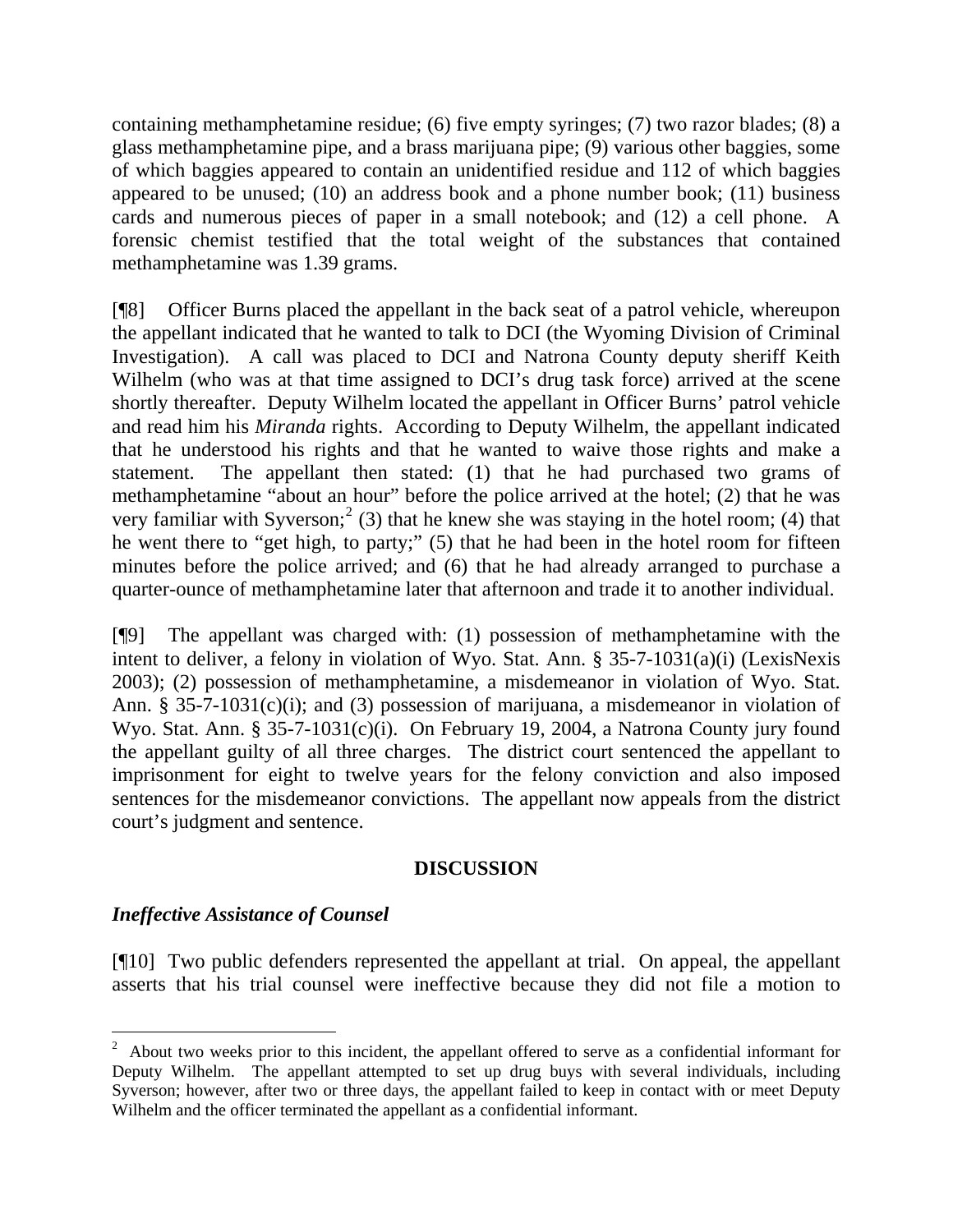suppress the evidence seized from the appellant's person (essentially the contents of the appellant's fanny pack) or the statements the appellant made to law enforcement.

#### **Standard of Review**

[¶11] Claims of ineffective assistance of counsel are reviewed under the following standard:

> "When reviewing a claim of ineffective assistance of counsel, the paramount determination is whether, in light of all the circumstances, trial counsel's acts or omissions were outside the wide range of professionally competent assistance. *Herdt v. State*, 891 P.2d 793, 796 (Wyo.1995); *Starr v. State*, 888 P.2d 1262, 1266-67 (Wyo.1995); *Arner v. State*, 872 P.2d 100, 104 (Wyo.1994); *Frias v. State*, 722 P.2d 135, 145 (Wyo.1986). The reviewing court should indulge a strong presumption that counsel rendered adequate assistance and made all significant decisions in the exercise of reasonable professional judgment. *Herdt*, at 796; *Starr*, at 1266; *Arner*, at 104; *Strickland v. Washington*, 466 U.S. 668, 689, 104 S.Ct. 2052, 2065, 80 L.Ed.2d 674 (1984).

> Under the two-prong standard articulated in *Strickland* and *Frias*, an appellant claiming ineffective assistance of counsel must demonstrate on the record that counsel's performance was deficient and that prejudice resulted. *Strickland*, 466 U.S. at 687, 104 S.Ct. at 2064; *Starr*, at 1266; *King v. State*, 810 P.2d 119, 125 (Wyo.1991) (Cardine, J., dissenting); *Campbell v. State*, 728 P.2d 628, 629 (Wyo.1986); *Frias*, 722 P.2d at 145. In other words, to warrant reversal on a claim of ineffective assistance of counsel, an appellant must demonstrate that his counsel failed to 'render such assistance as would have been offered by a reasonably competent attorney' and that 'counsel's deficiency prejudiced the defense of the case.' *Lower v. State*, 786 P.2d 346, 349 (Wyo.1990). 'The benchmark for judging any claim of ineffectiveness must be whether counsel's conduct so undermined the proper functioning of the adversarial process that the trial cannot be relied on as having produced a just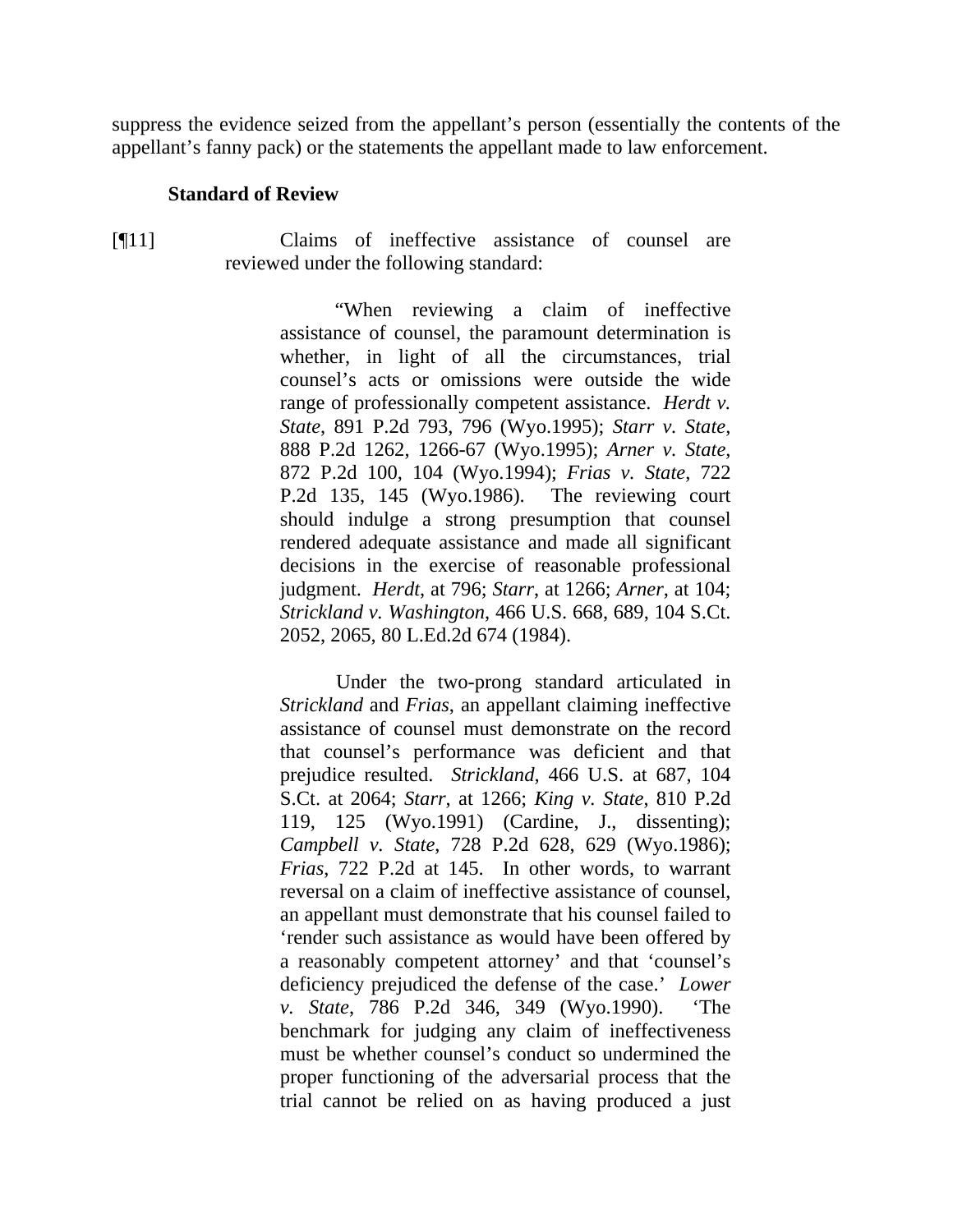result.' *Strickland*, 466 U.S. at 686, 104 S.Ct. at 2064."

*Asch* [*v. State*, 2003 WY 18, ¶ 11, 62 P.3d 945, 950 (Wyo.2003)] (*quoting Becker v. State*, 2002 WY 126, ¶ 12, 53 P.3d 94, ¶ 12 (Wyo.2002); *Reyna v. State*, 2001 WY 105, ¶ 19, 33 P.3d 1129, ¶ 19 (Wyo.2001); *Chapman v. State*, 2001 WY 25, ¶ 6, 18 P.3d 1164, ¶ 6 (Wyo.2001); *Grainey v. State*, 997 P.2d 1035, 1038-39 (Wyo.2000)). The burden of proving that counsel was ineffective rests entirely on an appellant. *Asch*, at ¶ 11 (citing *Barkell v. State*, 2002 WY 153, ¶ 10, 55 P.3d 1239, ¶ 10 (Wyo.2002)). To satisfy his burden, an appellant must provide more than mere speculation or equivocal inferences. *Sincock v. State*, 2003 WY 115, ¶ 37, 76 P.3d 323, ¶ 37 (Wyo.2003) (citing *Barkell*, at ¶ 13).

*Duke v. State*, 2004 WY 120, ¶ 36, 99 P.3d 928, 943 (Wyo. 2004), *cert. denied*, 125 S.Ct. 2513 (2005).

[¶12] We have further stated that an appellant

"must demonstrate the existence of a reasonable probability that, absent that deficiency, the result of the proceedings would have been different. Counsel's ineffectiveness must be so serious as to undermine this court's confidence that the outcome was fair. *Laing v. State*, 746 P.2d 1247, 1248-49 (Wyo.1987); *Gist v. State*, 737 P.2d 336, 342 (Wyo.1987); *Frias v. State*, 722 P.2d 135, 145-47 (Wyo.1986)."

*Rutti v. State*, 2004 WY 133, ¶ 23, 100 P.3d 394, 405 (Wyo. 2004), *cert. denied*, 125 S.Ct. 1990 (2005) (*quoting Lower v. State*, 786 P.2d 346, 349-50 (Wyo. 1990)). When ineffective assistance of counsel is alleged due to counsel's failure to file a suppression motion, "[p]rejudice to a defendant can only be shown where, had the motion been made, it would have been granted, and had the evidence been suppressed, '"only a limited amount of evidence was available to the prosecution to support a conviction."" *Page v. State*, 2003 WY 23, ¶ 8, 63 P.3d 904, 909 (Wyo. 2003), *abrogated on other grounds by TJS v. State*, 2005 WY 68, 113 P.3d 1054 (Wyo. 2005) (*quoting Lancaster v. State*, 2002 WY 45, ¶ 59, 43 P.3d 80, 102 (Wyo. 2002) and *Dickeson v. State*, 843 P.2d 606, 612 (Wyo. 1992)).

[¶13] A failure to "make the required showing of either deficient performance or sufficient prejudice defeats the ineffectiveness claim." *Strickland v. Washington*, 466 U.S. 668, 700, 104 S.Ct. 2052, 80 L.Ed.2d 674 (1984). Indeed, if "it is easier to dispose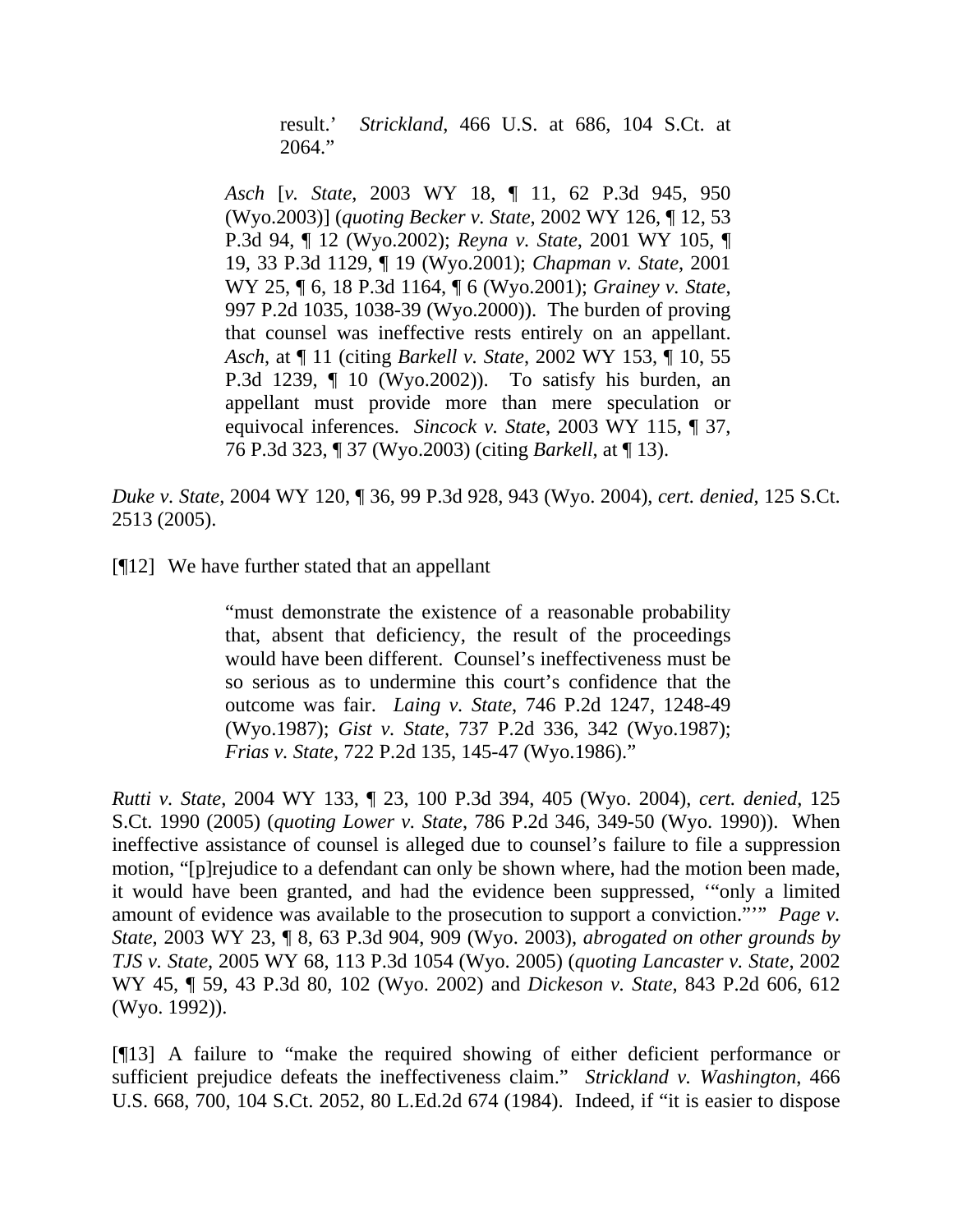of an ineffectiveness claim on the ground of lack of sufficient prejudice, which we expect will often be so, that course should be followed." *Id.* at 697.

# **Evidence Seized from the Appellant's Person**

 $\overline{a}$ 

[¶14] The appellant first argues that his trial counsel were ineffective because they did not file a motion to suppress the evidence seized from his person. The appellant's argument focuses on whether Officer Buhler's entry into the hotel room at issue was reasonable or lawful. According to the appellant, that entry improperly created an exigency which then "precipitated the emergence of [the appellant], an admitted drug user, from that motel room, his warrantless seizure and the warrantless search and seizure of his person and personal effects;" in other words, because of the appellant's trial counsel's "failure to challenge the constitutionality of the police's clearly nonconsensual, warrantless entry [into the hotel room], the fruits stemming from the police's improper conduct came [into evidence at trial] without opposition." The State asserts that the appellant has not demonstrated that he had a reasonable expectation of privacy in the hotel room and that the appellant therefore cannot challenge the legality of Officer Buhler's warrantless entry into the hotel room.<sup>[3](#page-6-0)</sup>

[¶15] The Fourth Amendment to the United States Constitution prohibits unreasonable searches and seizures.<sup>[4](#page-6-1)</sup> *Vassar v. State*, 2004 WY 125, ¶ 13, 99 P.3d 987, 992-93 (Wyo. 2004). However, the "capacity to claim the protection of the Fourth Amendment depends . . . upon whether the person who claims the protection of the Amendment has a legitimate expectation of privacy in the invaded place." *Rakas v. Illinois*, 439 U.S. 128, 143, 99 S.Ct. 421, 58 L.Ed.2d 387 (1978). *See also Putnam v. State*, 995 P.2d 632, 636 (Wyo. 2000). "The burden of proving that a reasonable expectation of privacy exists is on the proponent of a motion to suppress." *Id.* at 636.

<span id="page-6-0"></span><sup>&</sup>lt;sup>3</sup> We note that the United States Supreme Court has stated that in "determining whether a defendant is able to show the violation of his (and not someone else's) Fourth Amendment rights, the 'definition of those rights is more properly placed within the purview of substantive Fourth Amendment law than within that of standing.'" *Minnesota v. Carter*, 525 U.S. 83, 88, 119 S.Ct. 469, 142 L.Ed.2d 373 (1998) (*quoting Rakas v. Illinois*, 439 U.S. 128, 140, 99 S.Ct. 421, 58 L.Ed.2d 387 (1978)). *See also United States v. Gordon*, 168 F.3d 1222, 1225-26 n.2 (10th Cir.), *cert. denied*, 527 U.S. 1030 (1999).

<span id="page-6-1"></span><sup>&</sup>lt;sup>4</sup> The appellant cursorily references the Wyoming Constitution in his appellate brief, but does not present an independent state constitutional analysis; a failure to present such an analysis limits our consideration to federal constitutional principles. *Vassar v. State*, 2004 WY 125, ¶ 14, 99 P.3d 987, 993 (Wyo. 2004). The Fourth Amendment to the United States Constitution provides:

The right of the people to be secure in their persons, houses, papers, and effects, against unreasonable searches and seizures, shall not be violated, and no Warrants shall issue, but upon probable cause, supported by Oath or affirmation, and particularly describing the place to be searched, and the persons or things to be seized.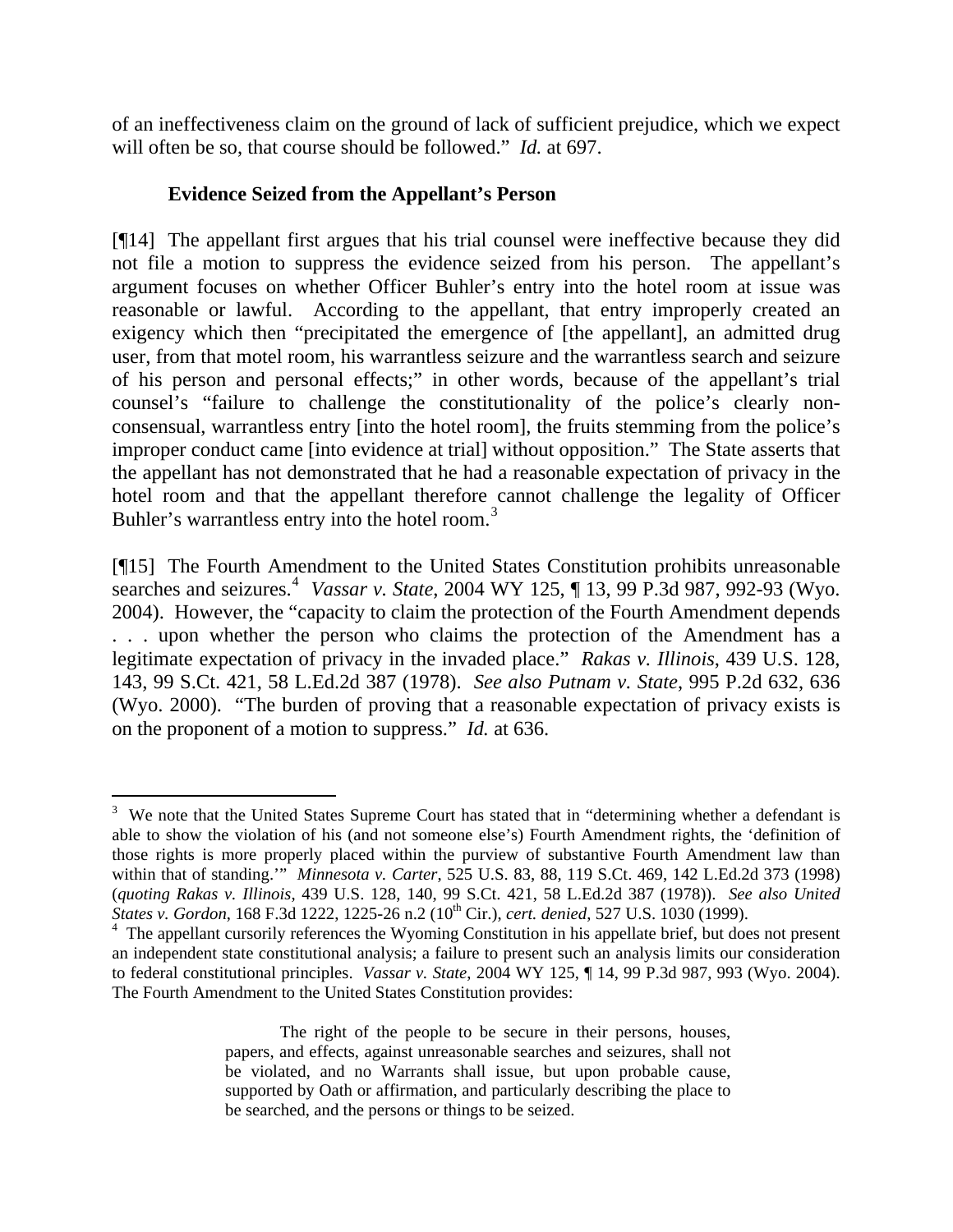[¶16] We have previously considered the merits of an appellant's capacity to allege a Fourth Amendment violation within the rubric of an ineffective assistance of counsel claim. *See, for example, Beadles v. State*, 984 P.2d 1083, 1086 (Wyo. 1999). The appellant in the instant case clearly anticipated the issue because it is referenced in his principal appellate brief. He acknowledges in that brief that his capacity "to assert privacy rights in the motel room, and especially his own rights to be free from unreasonable seizure and search, necessarily involve fact-intensive inquiries," but takes the following position regarding the trial record in the instant case:

> In this case, Mr. Grissom may well have had to show his "standing" to assert a Fourth Amendment privacy interest in Ms. Syverson's motel room. . . . From the few facts available on the record, *nothing can be determined with certainty about Mr. Grissom's privacy interests (and the right not to be barged in upon in Ms. Syverson's room)*, but it cannot be baldly assumed, from the few facts given at trial, that he had no such rights. Had suppression been sought to explore this point, standing testimony Mr. Grissom might have given at a hearing on it could not have been used against him at trial even if he lost on the standing issue.

(Emphasis added.) The State ultimately did raise the issue in its appellate brief,<sup>[5](#page-7-0)</sup> but the appellant did not file a reply brief. Interestingly, the appellant's appellate counsel further stated at oral argument that "had there been a suppression motion filed, we would have some evidence in the record to show whether or not [the appellant] had standing to assert a right to privacy in that hotel room, but we don't have any of that information" and "there is not enough in the record to make a standing argument."

[¶17] It is the appellant's burden to prove that his trial counsel were ineffective and that he was prejudiced by his trial counsel's alleged ineffectiveness. When that alleged ineffectiveness is due to the failure to file a suppression motion, the appellant must show that if such a motion had been made, it would have been granted. The State questions whether the appellant had the capacity to challenge Officer Buhler's entry into the hotel room at issue. It is therefore incumbent upon the appellant to demonstrate that he had a legitimate expectation of privacy in that hotel room. The appellant has essentially conceded on appeal that he cannot do so from the record currently before us, so we need not consider the issue further.<sup>[6](#page-7-1)</sup> See Olsen v. State, 2003 WY 46, ¶ 81, 67 P.3d 536, 567

<span id="page-7-0"></span> $5$  Because the appellant is claiming that his trial counsel were ineffective for not filing a suppression motion, this appeal was obviously the State's first opportunity to raise the issue. The appellant does not contend that the State should be precluded from raising the issue in the instant case.

<span id="page-7-1"></span><sup>&</sup>lt;sup>6</sup> We note that the appellant did not request a remand for an evidentiary hearing to develop the record pursuant to *Calene v. State*, 846 P.2d 679 (Wyo. 1993) (wherein, as we said in *Hornecker v. State*, 977 P.2d 1289, 1291 (Wyo. 1999), we "described in detail the procedures that are available in bringing an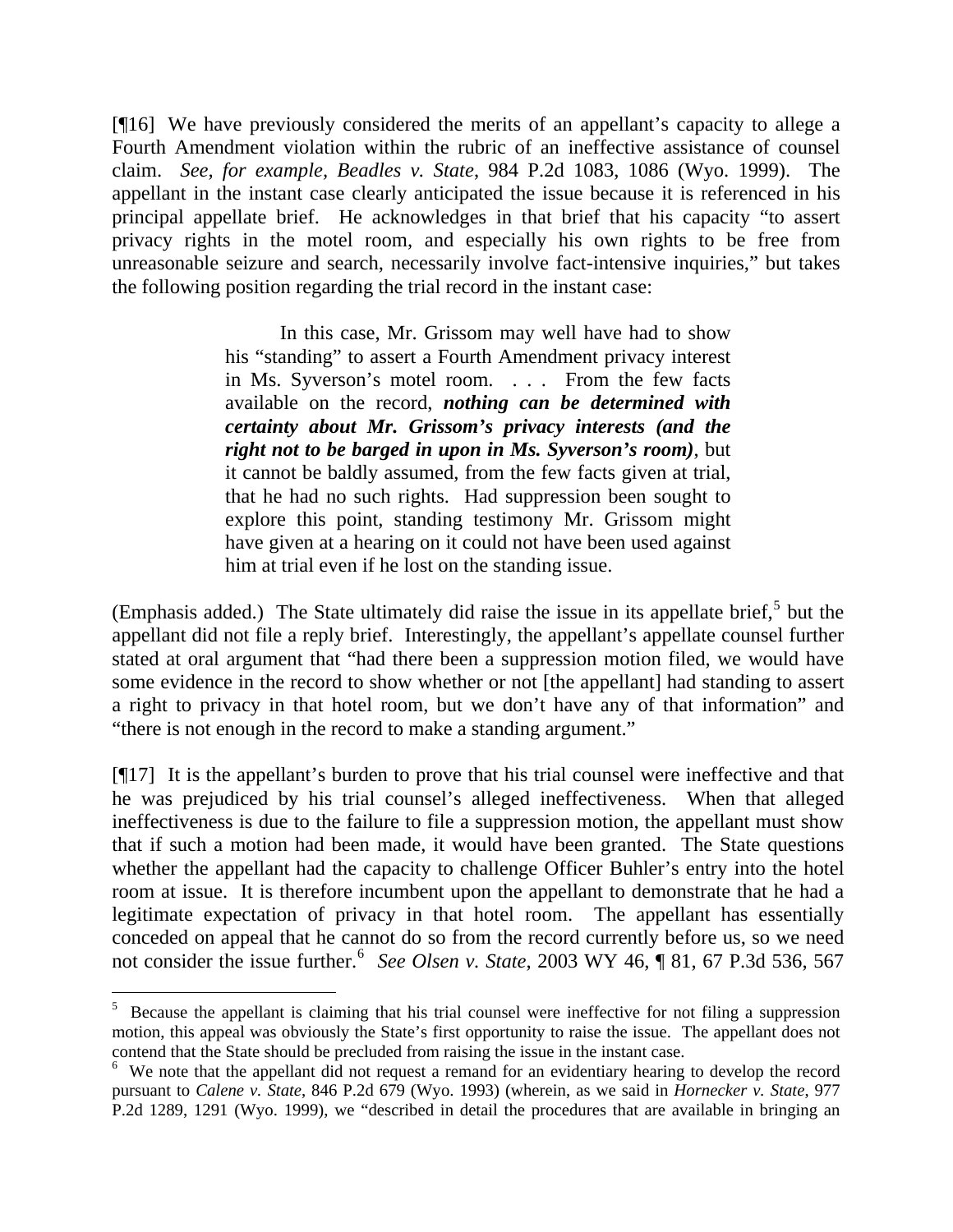(Wyo. 2003) ("ineffectiveness claim should not be brought on appeal where the trial record is insufficient to determine the claim") and *Beadles*, 984 P.2d at 1086 (Beadles had no reasonable expectation of privacy in area searched and counsel was therefore not ineffective in failing to pursue a "previously filed motion to suppress evidence"— "counsel was not ineffective in declining to pursue an argument which must fail").

[¶18] In what amounts to a one-sentence argument in his appellate brief, the appellant further contends that the "State should have been required to show why [the appellant's] exit [from the hotel room] gave [law enforcement] cause to tackle him, and why anything beyond a *Terry* stop could have legally been made when he did bolt from it." The appellant also states in passing that law enforcement did not have probable cause to arrest him. This argument can hardly be deemed cogent, and we have "consistently held that we will not consider claims unsupported by cogent argument . . ..<sup>"[7](#page-8-0)</sup> Barkell v. State, 2002 WY 153, ¶ 32, 55 P.3d 1239, 1245 (Wyo. 2002).

# **The Appellant's Statements to Law Enforcement**

[¶19] The appellant contends that his trial counsel were also ineffective because they did not file a motion to suppress his statements to law enforcement. The appellant claims that he was arrested at "the moment he was taken to the ground by Officer Burns" and that he then made incriminating statements to Officer Burns and Sergeant Hadlock without having been advised of his *Miranda* rights. According to the appellant, the subsequent statements he made to Deputy Wilhelm (who testified that he did advise the appellant of his *Miranda* rights) were therefore "fatally tainted by the unwarned preceding statements he made while 'in custody.'"

> Statements made by a suspect during custodial interrogation are admissible into evidence, providing certain advisements are made. *Miranda v. Arizona*, 384 U.S. 436, 444, 86 S.Ct. 1602, 16 L.Ed.2d 694 (1966). Statements made during custodial interrogation must be excluded upon a showing that the defendant was not advised of his *Miranda* rights. *Dickerson v. United States*, 530 U.S. 428, 434, 120 S.Ct. 2326, 147 L.Ed.2d 405 (2000), *cert. denied*, 535 U.S. 1106, 122 S.Ct. 2315, 152 L.Ed.2d 1069 (2002). In *Dickerson*, 530 U.S. at 435, 120 S.Ct. 2326, the United States Supreme Court stated:

ineffective assistance of counsel claim where the deficiencies of counsel are not apparent on the face of the record").

<span id="page-8-0"></span><sup>7</sup> Aside from challenging Officer Buhler's entry into the hotel room, the appellant does not otherwise offer any compelling argument in his appellate brief regarding the propriety of the search of his fanny pack.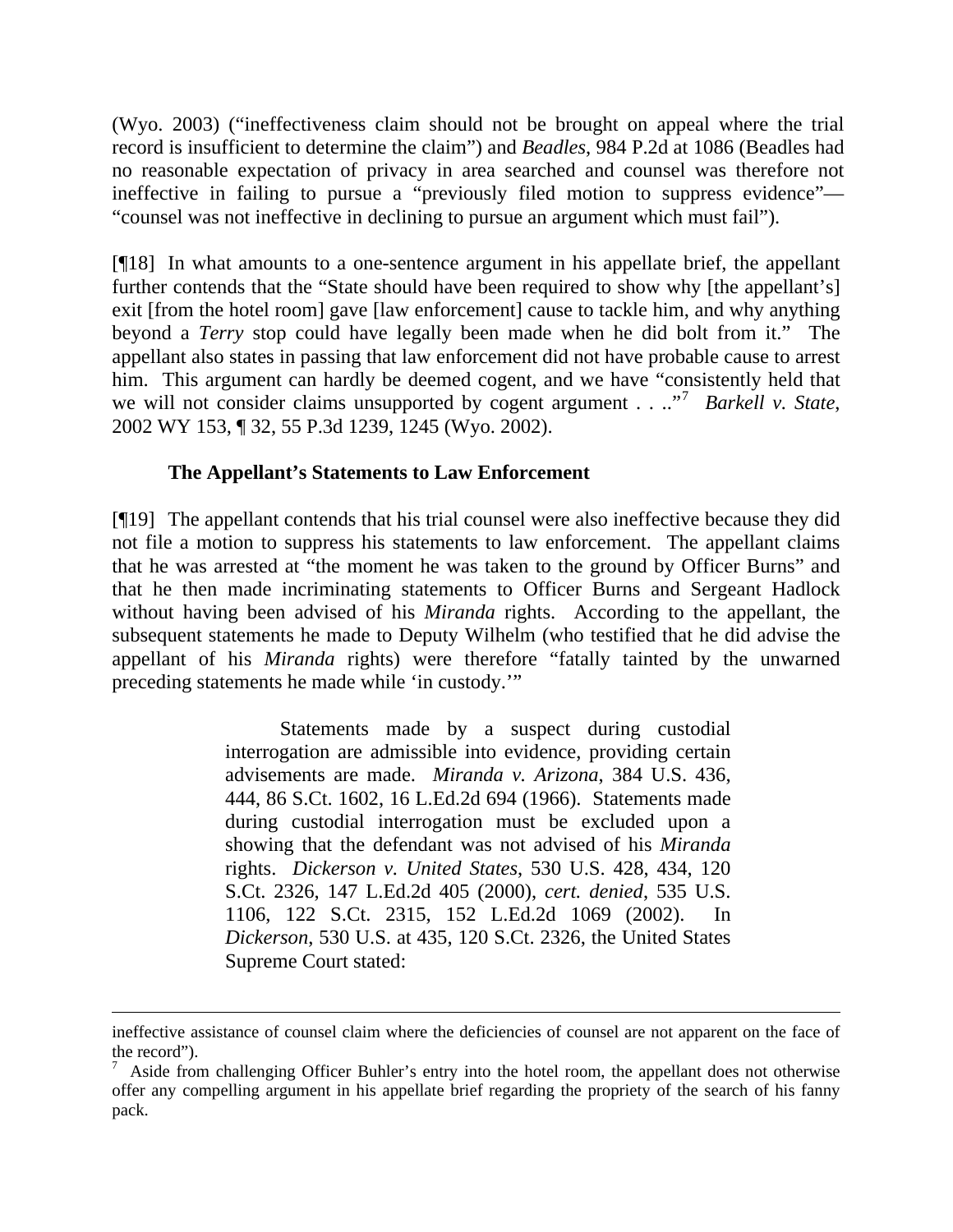"Accordingly, we laid down 'concrete constitutional guidelines for law enforcement agencies and courts to follow.'... Those guidelines established that the admissibility in evidence of any statement given during custodial interrogation of a suspect would depend on whether the police provided the suspect with four warnings. These warnings (which have come to be known colloquially as '*Miranda* rights') are: a suspect 'has the right to remain silent, that anything he says can be used against him in a court of law, that he has the right to the presence of an attorney, and that if he cannot afford an attorney one will be appointed for him prior to any questioning if he so desires."

 Custodial interrogation means "questioning initiated by law enforcement officers after a person has been taken into custody or otherwise deprived of his freedom of action in any significant way." *Miranda*, 384 U.S. at 444, 86 S.Ct. 1602. *See also Glass v. State*, 853 P.2d 972, 976 (Wyo.1993) and *Wunder v. State*, 705 P.2d 333, 334 (Wyo.1985). Neither general on-the-scene questioning as to facts surrounding a crime nor statements volunteered freely without compelling influences are considered to fall within this definition. *Miranda*, 384 U.S. at 477-78, 86 S.Ct. 1602.

. . .

 The giving of *Miranda* warnings, by itself, does not suffice to render a statement admissible. The Fifth and Fourteenth Amendments to the United States Constitution, and Wyo. Const. art. 1, §§ 6 and 11, require that statements also must be voluntary. *Lewis [v. State]*, 2002 WY 92, ¶ 18, 48 P.3d [1063,] 1068 [(Wyo.2002)]; *Mitchell v. State*, 982 P.2d 717, 721 (Wyo.1999); *Doyle v. State*, 954 P.2d 969, 971- 72 (Wyo.1998).

*Gunn v. State*, 2003 WY 24, ¶¶ 7-11, 64 P.3d 716, 719-20 (Wyo. 2003).

[¶20] Even if we were to assume, for purposes of this appeal, that the appellant was in custody during the relevant time period, the key consideration in the instant case remains whether Officer Burns or Sergeant Hadlock interrogated him. We have said that *Miranda*'*s*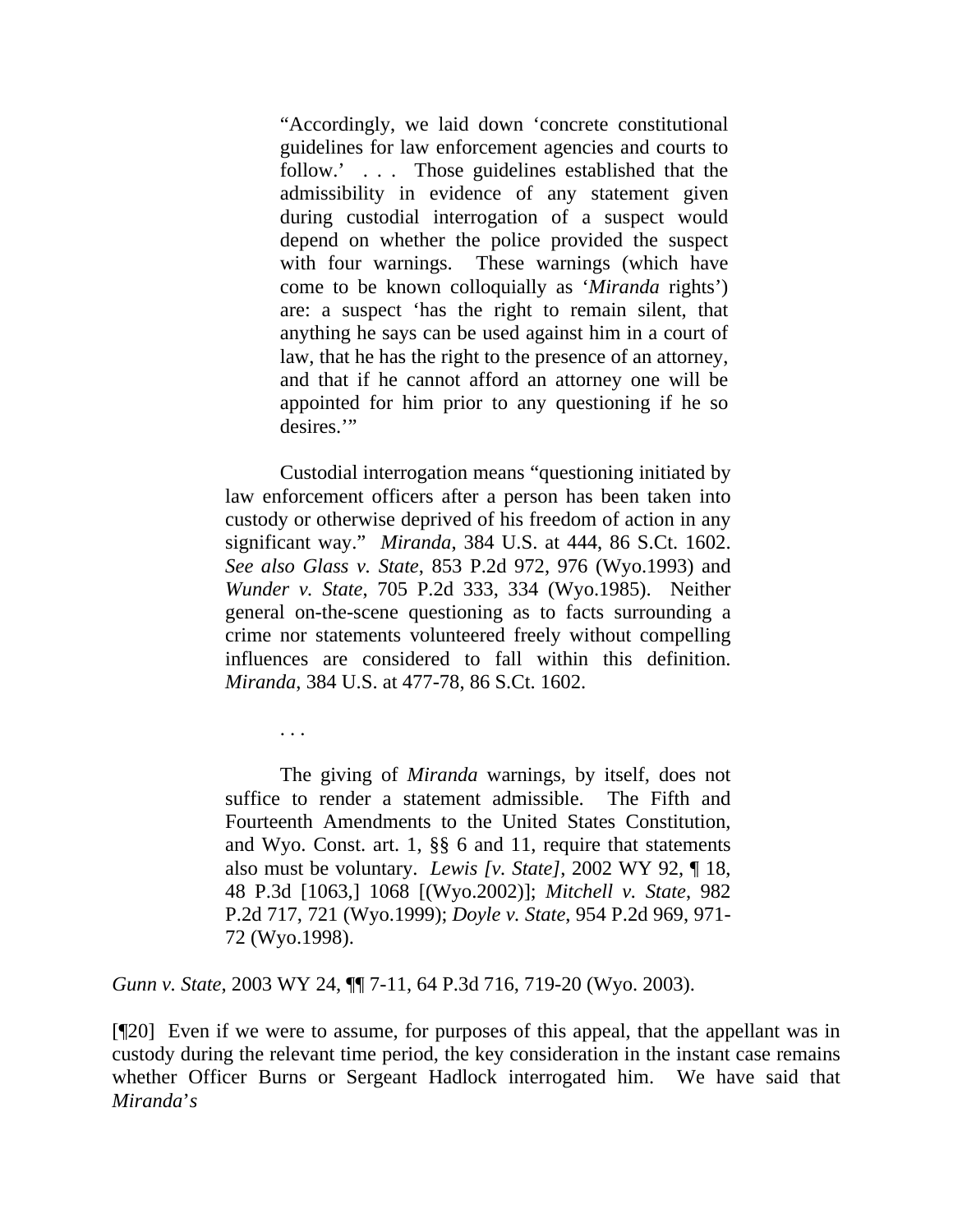"safeguards come into play whenever a person in custody is subjected to either express questioning or its functional equivalent. \* \* \* [I]nterrogation under *Miranda* refers not only to express questioning, but also to any words or actions on the part of the police (other than those normally attendant to arrest and custody) that the police should know are reasonably likely to elicit an incriminating response from the suspect. The latter portion of this definition focuses primarily on the perceptions of the suspect, rather than the intent of the police."

*Doyle v. State*, 954 P.2d 969, 972 (Wyo. 1998) (*quoting Daniel v. State*, 644 P.2d 172, 176 (Wyo. 1982)).

[¶21] It does not appear from the record that either officer subjected the appellant to express questioning, or its functional equivalent. Rather, it appears that the appellant spontaneously requested to speak with DCI and Sergeant Hadlock simply asked the appellant about that request. Officer Burns testified, in pertinent part, as follows:

> Q. [The prosecutor] All right. Now, after . . . you completed your search of Mr. Grissom, what did you do with him?

> A. [Officer Burns] He was placed in the cage portion of my patrol car.

> > Q. Is that in the back seat?

A. Yes.

Q. All right. And what, if anything, did he tell you or say to you, ask of you?

A. The only thing that he told me is he wanted to talk to DCI.

Q. All right. When he told you that, what did you do?

A. I informed my sergeant of that. And my sergeant came over and asked him the same question – or, you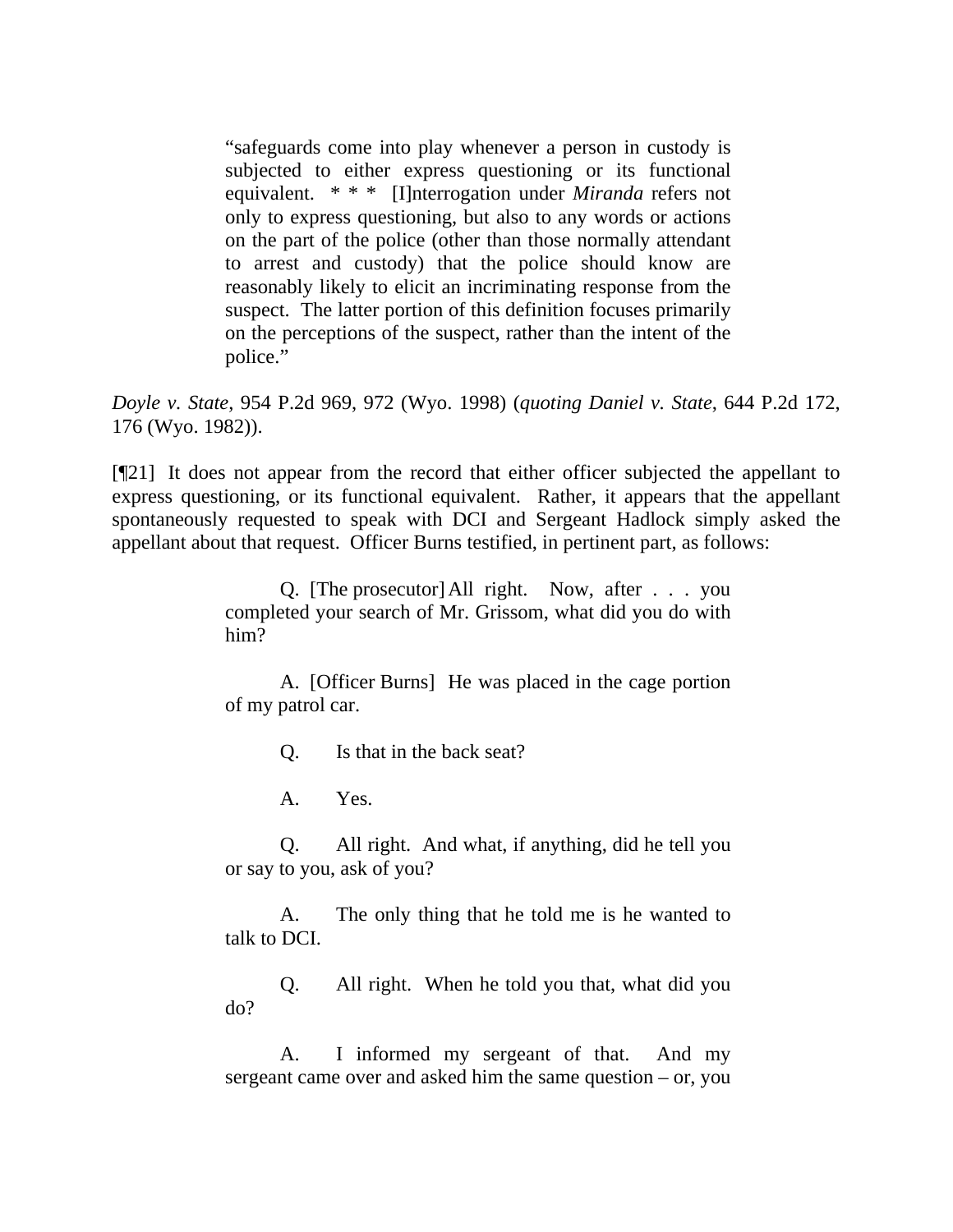know, asked him about that. And he made the same statement to him.

Q. That he wanted to talk to DCI?

A. Yes.

Q. All right. And so what did you or Sergeant Hadlock do to help out on that request?

A. Used the cell phone from the sergeants' car to call up to the DCI office, which in turn, [Deputy] Wilhelm responded to the [hotel].

Deputy Wilhelm contacted the appellant, advised him of his *Miranda* rights, and proceeded to interview him.

[¶22] On appeal, the appellant asks that we presume that his request to speak with DCI "*must have* included a degree of questioning for [the request] to be executed" and while "the record does not reveal the reasons he *must have* given the officer for this desire, they *must have* been sufficiently believable to inspire the officer to pass on the request to his superior, and for the sergeant to make the call and get DCI down to the" scene. (Emphasis added.) This is just the sort of speculation that is forbidden by the applicable standard of review. We conclude that the appellant has not demonstrated that a suppression motion based on this alleged *Miranda* violation would have been granted because it does not appear that the appellant was subjected to express questioning, or its functional equivalent, prior to being advised of his *Miranda* rights.

# *Sufficiency of the Evidenc*e

[¶23] The appellant asserts that the evidence received at trial was insufficient to prove that he possessed methamphetamine with the specific intent to deliver that methamphetamine. According to the appellant, the facts proved possession, but not possession with intent to deliver, because law enforcement "did not observe the completed act of delivery, nor did they have any evidence of a present intention on the part of [the appellant] to deliver any controlled substance [that he actually possessed] to another person." The appellant characterizes the evidence as indicating that he "had a methamphetamine habit, a relatively small amount of methamphetamine, and had divided that methamphetamine up into several very small amounts, all of which he kept in his own fanny pack, along with the paraphernalia needed to use it himself."

[¶24] Our standard of review is as follows: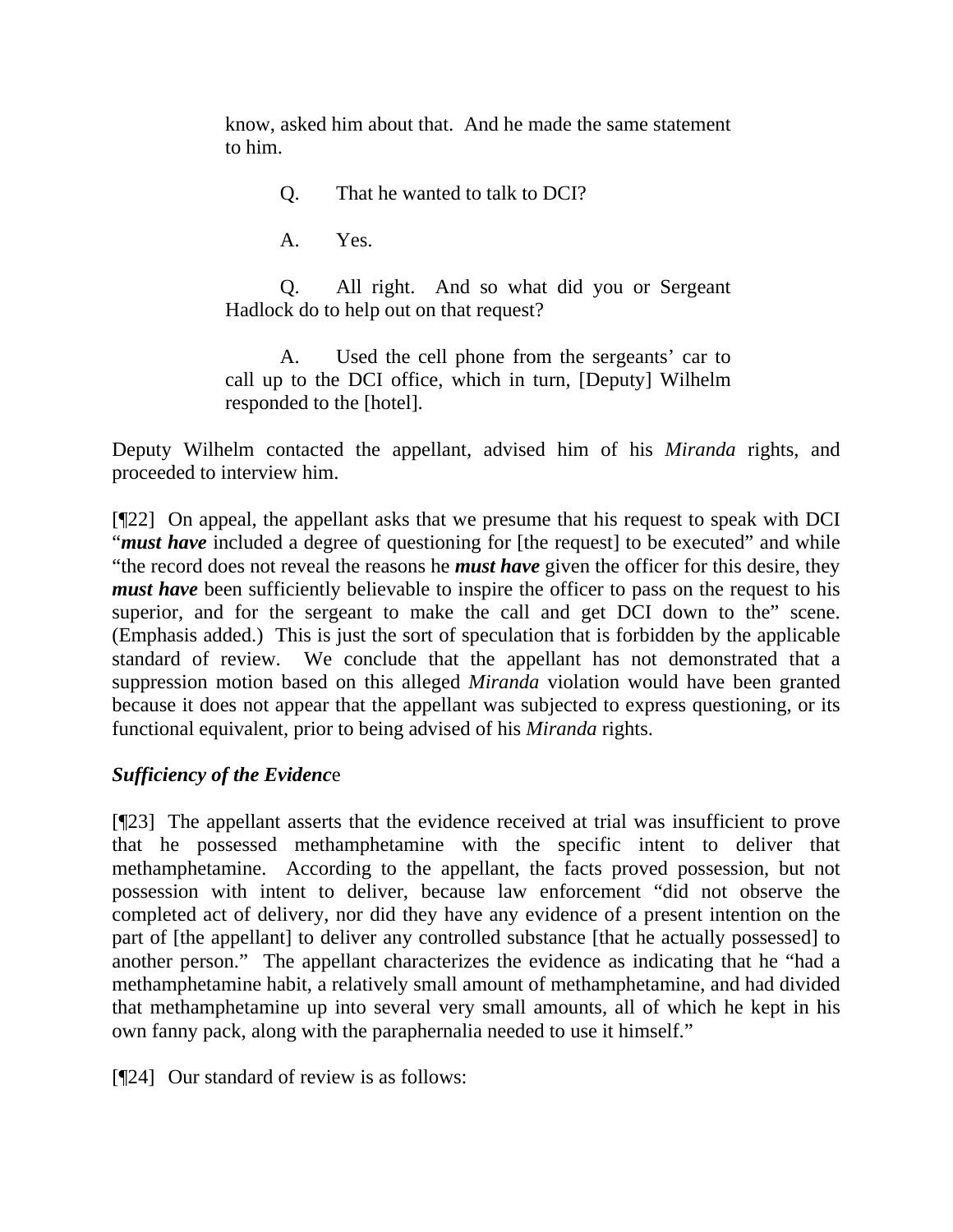When reviewing an appeal based on sufficiency of the evidence, we view the evidence, and any applicable inferences based on the evidence, in a light most favorable to the State. *Nixon v. State*, 994 P.2d 324, 329 (Wyo. 1999); and *see Pool v. State*, 2001 WY 8, 17 P.3d 1285 (Wyo.2001). In conducting such a review, we do not substitute our judgment for that of the jury; rather, we determine whether a quorum of reasonable and rational individuals would, or even could, have found the essential elements of the crime were proven beyond a reasonable doubt. *Id.* 

*McFarlane v. State*, 2001 WY 10, ¶ 4, 17 P.3d 31, 32 (Wyo. 2001). *See also Leyo v. State*, 2005 WY 92, ¶¶ 11-16, 116 P.3d 1113, 1116-18 (Wyo. 2005).

[¶25] "To be convicted of possession with the intent to deliver a controlled substance under Wyo. Stat. Ann. § 35-7-1031, the State must present sufficient evidence that 1) the defendant possessed, 2) with the intent to deliver,  $3)$  a controlled substance."<sup>[8](#page-12-0)</sup> *Thomas v. State*, 2003 WY 53, ¶ 18, 67 P.3d 1199, 1204 (Wyo. 2003). "'The intent-to-deliver element may be proven by a showing that a completed delivery occurred or that the defendant held the specific intent to deliver the controlled substance.'" *Hughes v. State*, 2003 WY 35, ¶ 25, 65 P.3d 378, 385 (Wyo. 2003) (*quoting Urrutia v. State*, 924 P.2d 965, 968 (Wyo. 1996)). Circumstantial evidence, "which is 'proof of facts and circumstances from which the main fact to be proved reasonably follows according to common experience of mankind,' is sufficient to establish the elements of a crime." *Saldana v. State*, 846 P.2d 604, 620 (Wyo. 1993) (*quoting Murray v. State*, 671 P.2d 320, 328 (Wyo. 1983) and *Russell v. State*, 583 P.2d 690 (Wyo. 1978)) (evaluating the sufficiency of the evidence regarding Saldana's "intent to deliver").

[¶26] We find that the record contains sufficient evidence, when viewed in a light most favorable to the State, from which a jury reasonably could infer that the appellant intended to deliver the methamphetamine found in his possession. The appellant, who had admittedly purchased methamphetamine earlier in the day, was present in a hotel room with two females to "get high" and to "party." When the police arrived, the appellant exhibited a "look of fear," retrieved something from a table, and fled the hotel room. A fanny pack subsequently seized from the appellant's person contained methamphetamine and marijuana, and it does not appear that any other controlled substances (with which to "get high" or to "party") were discovered in the hotel room, in the possession of either female present therein, or in Syverson's vehicle.

<span id="page-12-0"></span><sup>8</sup> The district court instructed the jury that the elements of the crime were "On or about the  $19<sup>th</sup>$  day of September, 2003;" "In Natrona County, Wyoming;" "The Defendant, John Michael Grissom;" "Possessed a controlled substance, to wit: methamphetamine;" "With intent to deliver it to another person."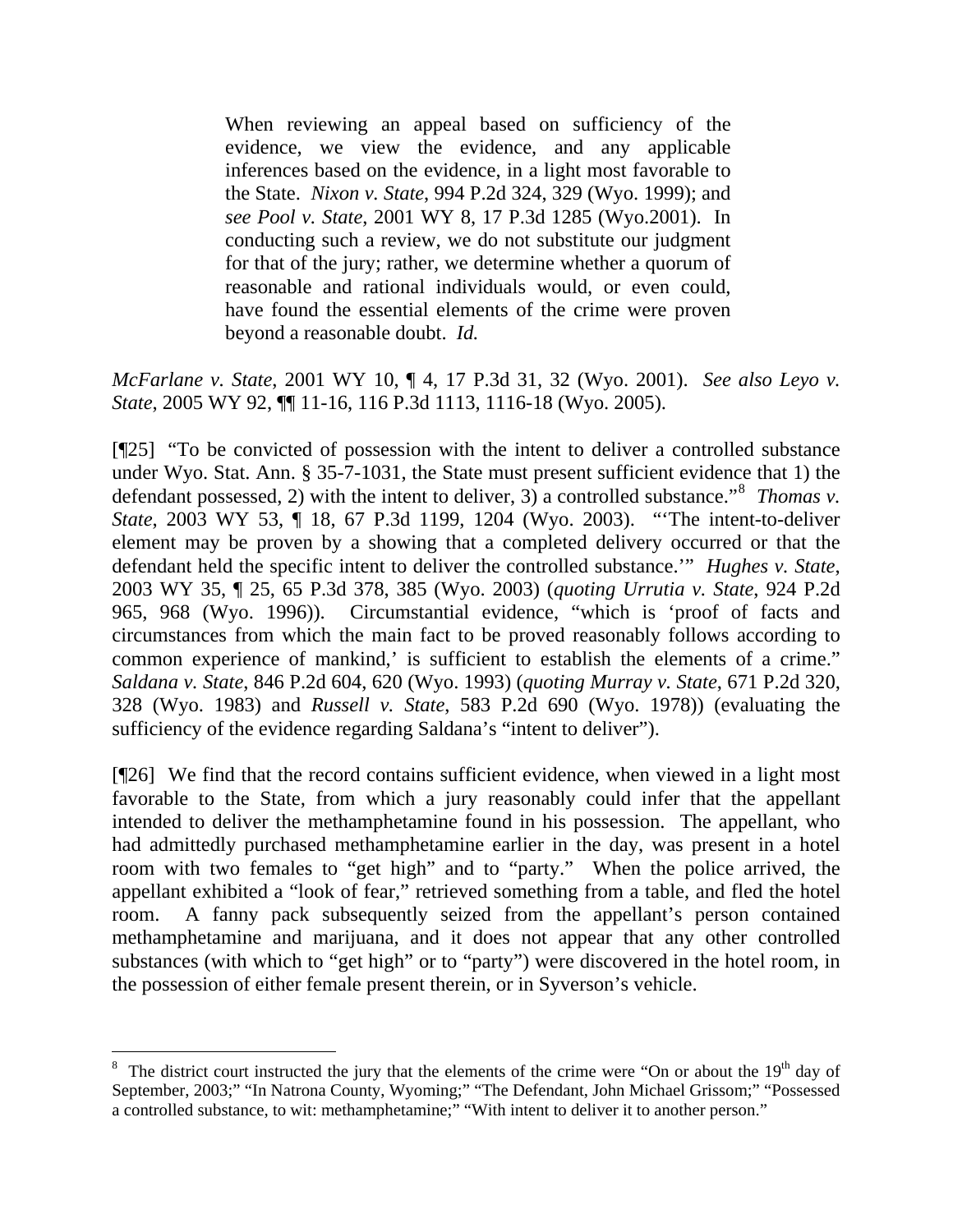[¶27] The appellant's fanny pack also contained items consistent with the use of methamphetamine and marijuana, as well as items consistent with an intent to deliver the methamphetamine. Deputy Wilhelm<sup>[9](#page-13-0)</sup> testified at length regarding the significance of these items in light of his training and experience. We will summarize the portions of his testimony relevant to whether the appellant intended to deliver the methamphetamine in his possession:

 1. Ninety-five to ninety-nine percent of methamphetamine traffickers also use methamphetamine.

2. In determining whether someone intended to distribute a particular controlled substance, the deputy generally looks for the presence of multiple baggies of small quantities of the substance, scales, surplus unused packaging, and records of drug sales and buys.

3. A "person that uses methamphetamine for personal use has no reason to weigh out the methamphetamine" and "no reason to have it separated into several different small baggies." Instead, the person would keep the methamphetamine in "one concentration" and "cut it off and use what they want off of the main baggie;" it is "not common" for a user to cut a quantity off and put it in smaller packages for a "premeasured dose."

4. Likewise, scales are used to "weigh out the product" and the scale seized from the appellant's fanny pack (which scale contained suspected methamphetamine residue) was "consistent with what is found in drug trafficking." Someone "trafficking the drug would buy one quantity [of the drug] . . . and then would break that up into" separate, smaller quantities for resale.

5. When a quantity of methamphetamine is broken down into smaller quantities for resale, multiple unused baggies (112 of which baggies were seized from the appellant's fanny pack) are used to package these smaller individual quantities. A person purchasing methamphetamine solely for personal use would not need extra baggies because the person would continue to use the drug from one concentration maintained in its original packaging.

6. Razor blades are used to divide a quantity of methamphetamine into smaller quantities, and to mix other substances with a quantity of methamphetamine (or "cut" it) for resale (thereby increasing the quantity to be sold and the purchase price).

<span id="page-13-0"></span> $9$  Deputy Wilhelm testified that he was an eight-year veteran of the Natrona County sheriff's office who: (1) had been assigned to the drug task force "to investigate drug crimes to become familiar with the drug trade;" (2) had "received training from the Federal Government and along with the State Government on investigating drug crimes, packaging evidence, interview, techniques;" and (3) had investigated "close to a hundred" drug-trafficking crimes, ninety of which crimes involved methamphetamine.